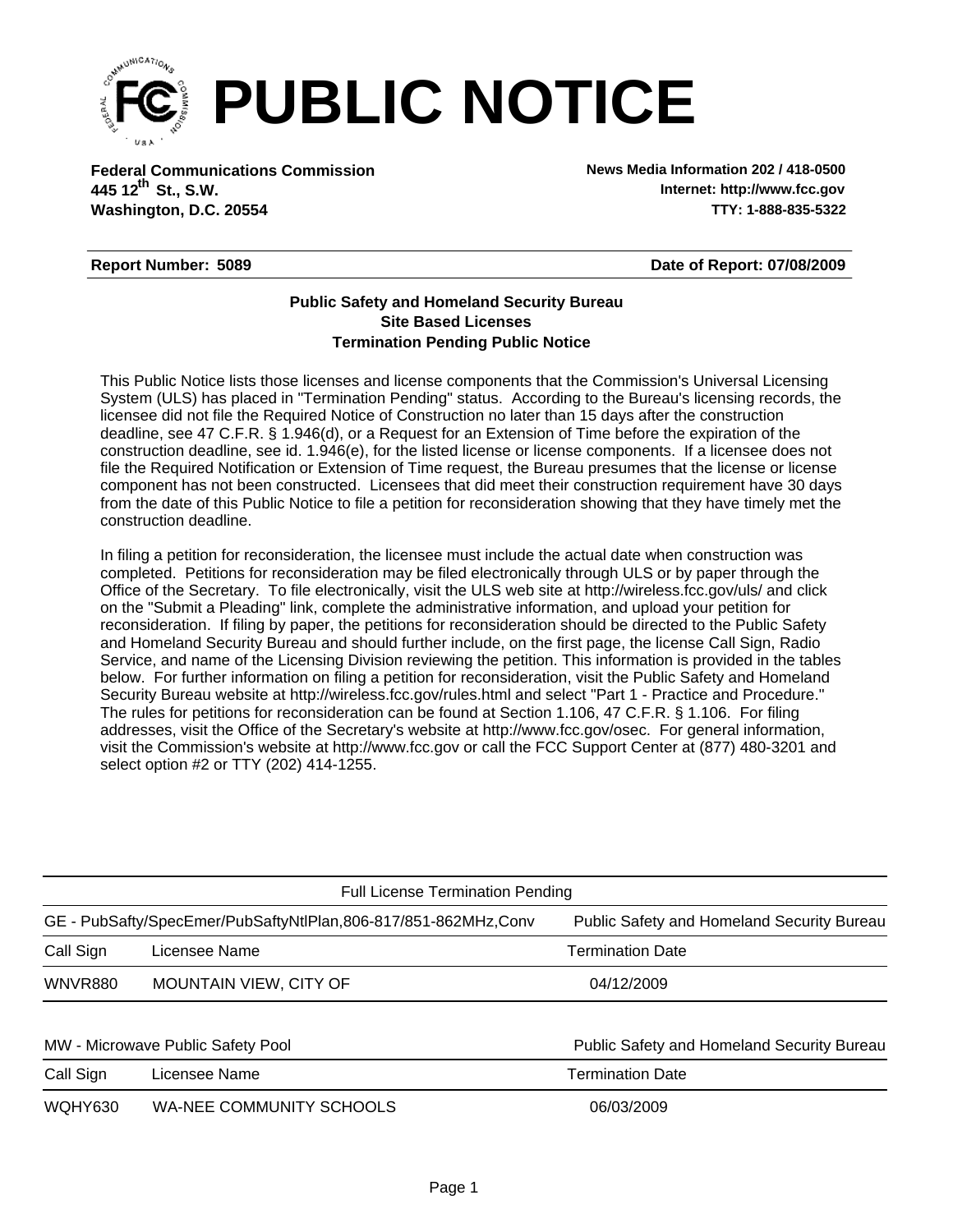| <b>Full License Termination Pending</b> |                          |                                            |  |  |  |
|-----------------------------------------|--------------------------|--------------------------------------------|--|--|--|
| MW - Microwave Public Safety Pool       |                          | Public Safety and Homeland Security Bureau |  |  |  |
| Call Sign                               | Licensee Name            | <b>Termination Date</b>                    |  |  |  |
| WQHY632                                 | WA-NEE COMMUNITY SCHOOLS | 06/03/2009                                 |  |  |  |

| PW - Public Safety Pool, Conventional |                                            | Public Safety and Homeland Security Bureau |  |  |  |  |
|---------------------------------------|--------------------------------------------|--------------------------------------------|--|--|--|--|
| Call Sign                             | Licensee Name                              | <b>Termination Date</b>                    |  |  |  |  |
| WQHB285                               | SARATOGA COUNTY OFFICE OF EMERGENCY SERVIC | 06/01/2009                                 |  |  |  |  |
| WQIB761                               | SARATOGA COUNTY OFFICE OF EMERGENCY SERVIC | 06/01/2009                                 |  |  |  |  |
| WQIV849                               | NEW RIVER REGIONAL DRUG TASK FORCE         | 05/29/2009                                 |  |  |  |  |
| WQIW573                               | CAYUGA COUNTY 911                          | 06/03/2009                                 |  |  |  |  |

| <b>Location Termination Pending</b> |               |  |          |              |                             |      |  |
|-------------------------------------|---------------|--|----------|--------------|-----------------------------|------|--|
|                                     |               |  |          |              |                             |      |  |
| Call Sign                           | Licensee Name |  | City     | <b>State</b> | <b>Location Termination</b> |      |  |
|                                     |               |  | Latitude | Longitude    | #                           | Date |  |

|                               | <b>Frequency Termination Pending</b>                 |                               |                                            |                |   |                          |
|-------------------------------|------------------------------------------------------|-------------------------------|--------------------------------------------|----------------|---|--------------------------|
|                               | PW - Public Safety Pool, Conventional                |                               | Public Safety and Homeland Security Bureau |                |   |                          |
| Call Sign<br><b>Stn Class</b> | Licensee Name<br>Lower/Upper Frequency               | City<br>Latitude              | <b>State</b><br>Longitude                  | Loc.<br>Path#  | # | Ant. Termination<br>Date |
| WNJE317<br>FB <sub>2</sub>    | ALTON, CITY OF POLICE DEPT<br>155.63250000           | <b>ALTON</b><br>38-54-8.9 N   | IL<br>90-11-41.1 W                         | 4              | 1 | 06/01/2009               |
| WNJE317<br><b>MO</b>          | ALTON, CITY OF POLICE DEPT<br>155.63250000           |                               |                                            | 5              | 1 | 06/01/2009               |
| WNJE317<br><b>MO</b>          | ALTON, CITY OF POLICE DEPT<br>159.02250000           |                               |                                            | 5              | 1 | 06/01/2009               |
| WPPD345<br><b>MO</b>          | TERREBONNE PARISH COMMUNICATIONS DIS<br>154.43000000 |                               |                                            | 4              | 1 | 06/03/2009               |
| WQCJ985<br>FB <sub>2</sub>    | LEAWOOD, CITY OF<br>453.20000000                     | <b>LEAWOOD</b><br>38-51-2.9 N | KS<br>94-37-48.8 W                         | $\overline{2}$ | 1 | 06/03/2009               |
| WQCJ985<br><b>MO</b>          | LEAWOOD, CITY OF<br>453.20000000                     |                               |                                            | 3              | 1 | 06/03/2009               |
| WQCJ985<br><b>MO</b>          | LEAWOOD, CITY OF<br>458.20000000                     |                               |                                            | 3              | 1 | 06/03/2009               |
| WQEA248<br>FB <sub>2</sub>    | <b>CHESTER FIRE DISTRICT</b><br>476.46250000         | <b>MONROE</b><br>41-16-52.3 N | <b>NY</b><br>74-13-24.5 W                  | 1              | 1 | 05/31/2009               |